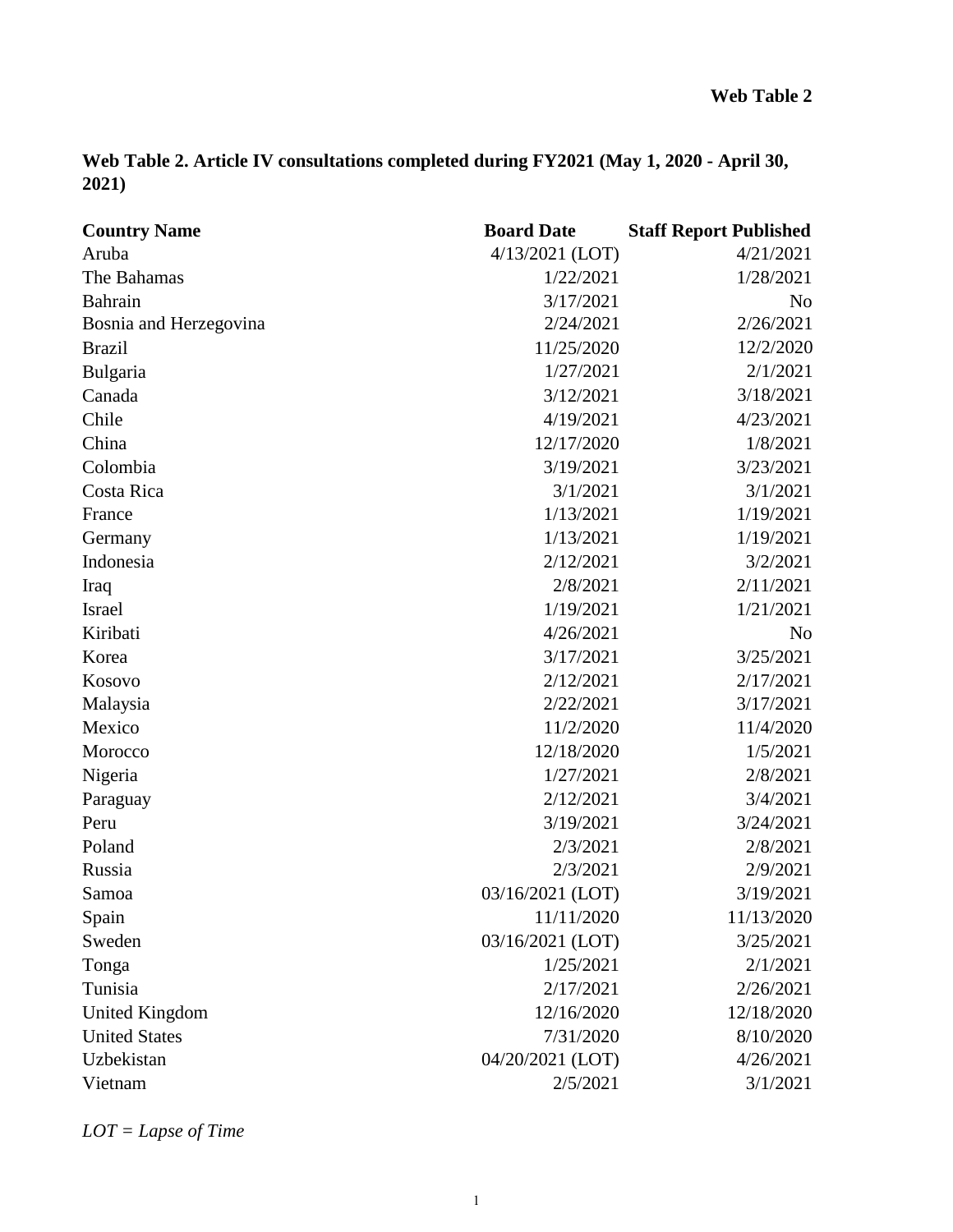# **Web Table 3.1. Distribution of Professional and Managerial Staff by Nationality 1/ 2/**

*(In Percent)*

Part 1 of 2

| Region 3/                  | 1990  | 2000  | 2008    | 2009  | 2010  | 2011  | 2012  | 2013  | 2014  |
|----------------------------|-------|-------|---------|-------|-------|-------|-------|-------|-------|
| <b>Total</b>               | 100.0 | 100.0 | 100.0   | 100.0 | 100.0 | 100.0 | 100.0 | 100.0 | 100.0 |
| Africa (Sub-Saharan)       | 5.4   | 5.6   | 6.0     | 6.2   | 6.5   | 6.5   | 6.8   | 6.8   | 7.0   |
| Asia                       | 15.2  | 14.2  | 15.4    | 15.9  | 16.9  | 17.9  | 18.2  | 18.8  | 19.2  |
| Japan                      | 1.8   | 1.6   | 1.7     | 2.0   | 2.3   | 2.4   | 2.6   | 2.8   | 2.6   |
| China                      | 0.9   | 1.9   | $2.2\,$ | 2.5   | 2.8   | 3.3   | 3.3   | 3.7   | 4.1   |
| Korea                      | 1.6   | 0.7   | 0.7     | 0.7   | 0.9   | 1.0   | 1.1   | 1.3   | 1.2   |
| Other Asia                 | 10.9  | 9.9   | 10.8    | 10.7  | 10.9  | 11.2  | 11.2  | 11.1  | 11.2  |
| <b>Europe</b>              | 31.6  | 33.8  | 36.0    | 36.6  | 37.2  | 37.4  | 37.2  | 37.0  | 37.4  |
| France                     | 5.7   | 4.6   | 4.5     | 4.5   | 4.6   | 4.6   | 4.7   | 4.6   | 4.6   |
| Germany                    | 4.2   | 4.9   | 5.1     | 4.9   | 4.7   | 4.6   | 4.5   | 4.6   | 4.5   |
| Italy                      | 1.4   | 2.9   | 3.0     | 3.1   | 3.3   | 3.5   | 3.4   | 3.4   | 3.5   |
| United Kingdom             | 7.5   | 6.6   | 5.2     | 5.3   | 5.5   | 5.1   | 4.8   | 4.8   | 4.9   |
| Transition Economies 4/    | n.a.  | 2.8   | 6.1     | 6.8   | 7.4   | 7.9   | 8.1   | 8.3   | 8.1   |
| Other Europe               | 12.8  | 12.1  | 12.1    | 11.9  | 11.7  | 11.7  | 11.6  | 11.3  | 11.8  |
| Middle East & North Africa | 5.0   | 4.9   | 4.4     | 4.2   | 4.4   | 4.3   | 4.2   | 4.5   | 4.7   |
| Saudi Arabia               | 0.0   | 0.0   | 0.2     | 0.3   | 0.2   | 0.1   | 0.1   | 0.3   | 0.3   |
| <b>Western Hemisphere</b>  | 42.8  | 41.5  | 38.2    | 37.1  | 35.0  | 33.9  | 33.5  | 32.8  | 31.8  |
| U.S & Canada               | 31.9  | 31.4  | 26.6    | 25.5  | 23.2  | 22.4  | 21.9  | 21.6  | 20.5  |
| Other Western Hemisphere   | 11.0  | 10.1  | 11.6    | 11.6  | 11.8  | 11.5  | 11.6  | 11.3  | 11.3  |

Source: IMF, Human Resources Department.

Note: Percentage totals may not add up to 100 percent due to rounding. n.a. = not available.

1/ Includes staff in grades A9–B5.

2/ Data as of April 30. Excludes Administrative Tribunal (ATB), Ethics Office (ETO), Grievance Committee (GRC),

Independent Evaluation Office (IEO), Mediator (MDT), Offices of Executive Directors (OED), and Office of the Ombudsperson (OMB).

3/ Regions defined according to country groupings in the 2013 IMF Diversity Annual Report.

4/ The classification "transition economies" came into existence after 1990.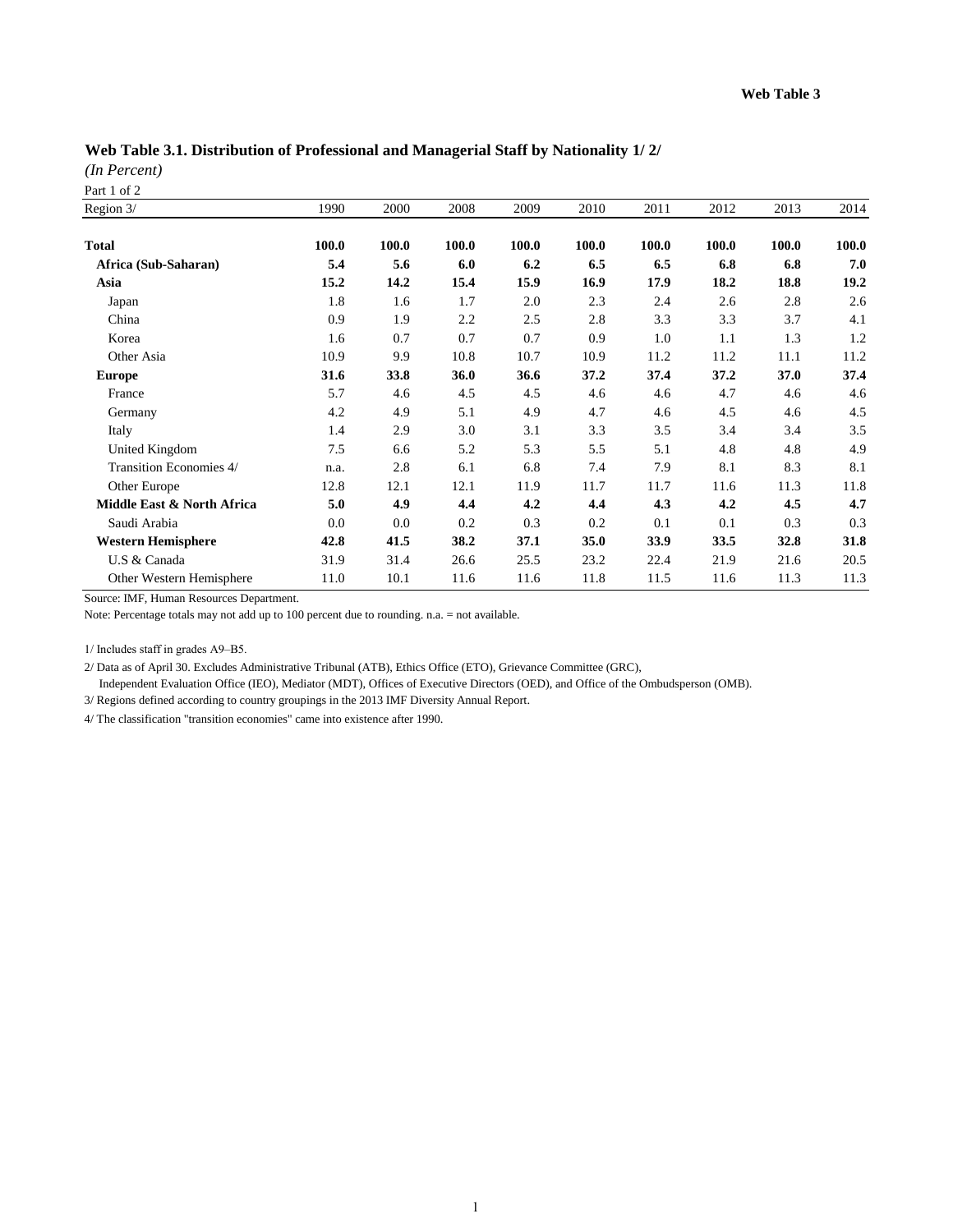| Region 3/                  | 2015  | 2016  | 2017  | 2018  | 2019  | 2020  | 2021  |
|----------------------------|-------|-------|-------|-------|-------|-------|-------|
| <b>Total</b>               | 100.0 | 100.0 | 100.0 | 100.0 | 100.0 | 100.0 | 100.0 |
| Africa (Sub-Saharan)       | 7.7   | 7.4   | 7.6   | 7.7   | 7.9   | 8.4   | 8.5   |
| Asia                       | 19.3  | 19.7  | 19.8  | 19.8  | 19.9  | 20.8  | 20.2  |
| Japan                      | 2.4   | 2.4   | 2.4   | 2.6   | 2.7   | 2.3   | 2.7   |
| China                      | 4.6   | 4.7   | 4.9   | 5.3   | 5.2   | 4.6   | 5.5   |
| Korea                      | 1.2   | 1.3   | 1.3   | 1.3   | 7.9   | 1.1   | 1.4   |
| Other Asia                 | 11.1  | 11.2  | 11.1  | 10.5  | 4.2   | 12.8  | 10.6  |
| <b>Europe</b>              | 36.9  | 36.8  | 36.5  | 36.5  | 36.8  | 32.9  | 36.5  |
| France                     | 4.5   | 4.5   | 4.6   | 4.6   | 4.8   | 4.0   | 4.8   |
| Germany                    | 4.4   | 4.3   | 4.2   | 4.1   | 4.1   | 3.4   | 4.1   |
| Italy                      | 3.4   | 3.4   | 3.4   | 3.5   | 3.3   | 2.8   | 3.4   |
| United Kingdom             | 4.8   | 4.7   | 4.3   | 4.3   | 4.3   | 3.4   | 4.1   |
| Transition Economies 4/    | 8.8   | 8.6   | 8.5   | 8.5   | 6.9   | 5.7   | 7.6   |
| Other Europe               | 11.1  | 11.3  | 11.4  | 11.5  | 13.3  | 13.5  | 12.6  |
| Middle East & North Africa | 4.7   | 5.1   | 5.2   | 5.5   | 5.5   | 5.0   | 5.6   |
| Saudi Arabia               | 0.4   | 0.3   | 0.2   | 0.2   |       | 0.2   | 0.2   |
| <b>Western Hemisphere</b>  | 31.4  | 31.0  | 31.0  | 30.5  | 30.0  | 32.9  | 29.3  |
| U.S & Canada               | 20.0  | 19.5  | 19.5  | 19.1  | 21.3  | 15.3  | 17.7  |
| Other Western Hemisphere   | 11.4  | 11.5  | 11.5  | 11.4  | 8.8   | 17.7  | 11.6  |

*(In Percent)*

(cont.)

Source: IMF, Human Resources Department.

Note: Percentage totals may not add up

to 100 percent due to rounding. n.a. =

 $1/$  Includes staff in grades A9-B5.

2/ Data as of April 30. Excludes Administrative Tribunal (ATB), Ethics Office (ETO), Grievance Committee (GRC),

 Independent Evaluation Office (IEO), Mediator (MDT), Offices of Executive Directors (OED), and Office of the Ombudsperson (OMB). 3/ Regions defined according to country groupings in the 2013 IMF Diversity Annual Report.

4/ The classification "transition economies" came into existence after 1990.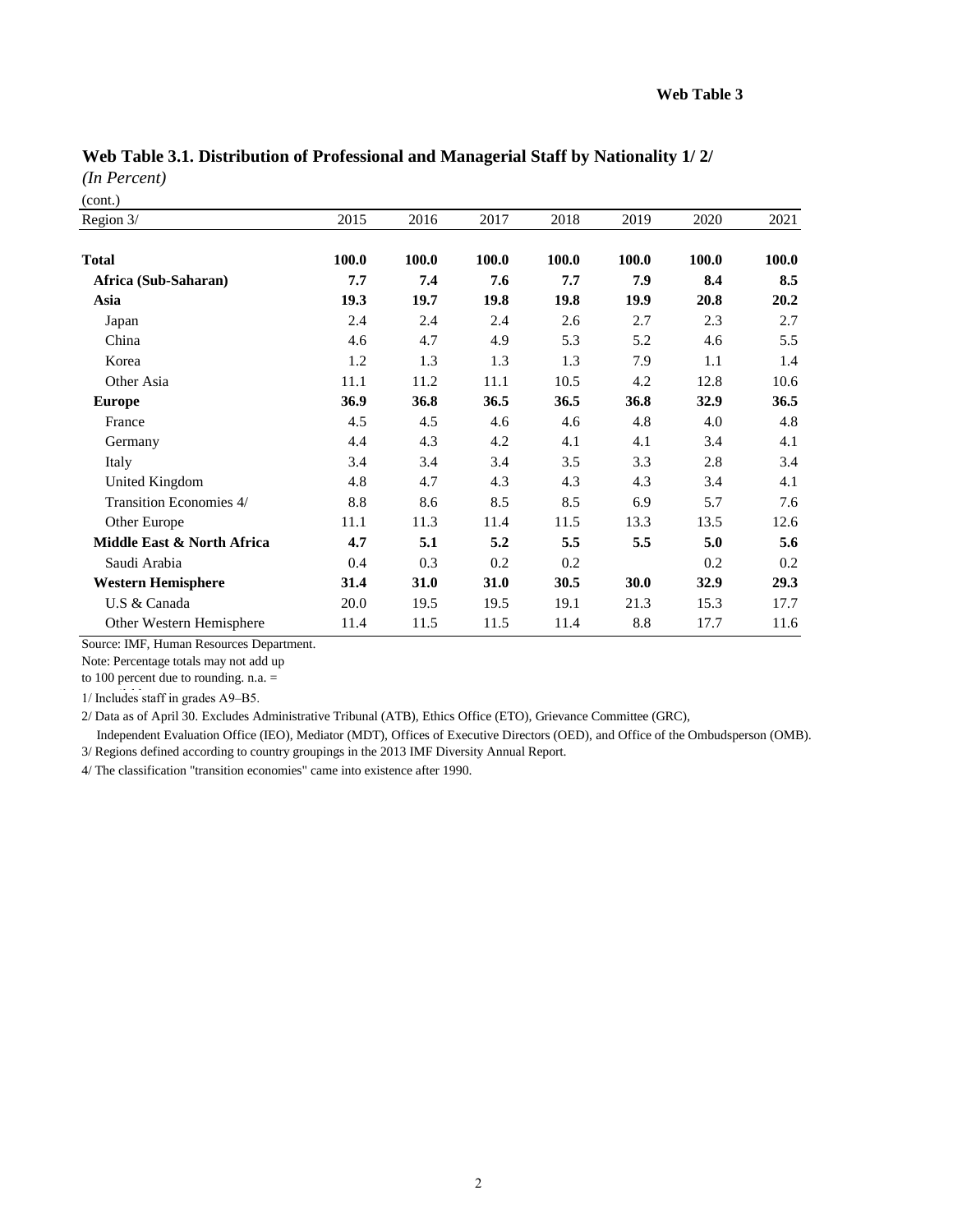| Part 1 of 2                       |                |       |                |                         |                |       |                 |       |                |       |                |       |        |         |        |         |        |         |
|-----------------------------------|----------------|-------|----------------|-------------------------|----------------|-------|-----------------|-------|----------------|-------|----------------|-------|--------|---------|--------|---------|--------|---------|
|                                   | 1990           |       |                | 2000<br>2008<br>2009 2/ |                |       | 2010 2/<br>2011 |       | 2012           |       | 2013           |       | 2014   |         |        |         |        |         |
|                                   | Number Percent |       | Number Percent |                         | Number Percent |       | Number Percent  |       | Number Percent |       | Number Percent |       | Number | Percent | Number | Percent | Number | Percent |
| <b>All Staff</b>                  | 1,753          | 100.0 | 2,301          | 100.0                   | 2,583          | 100.0 | 2,412           | 100.0 | 2,385          | 100.0 | 2,437          | 100.0 | 2,494  | 100.0   | 2,518  | 100.0   | 2,578  | 100.0   |
| Female                            | 815            | 46.5  | 1,075          | 46.7                    | 1,188          | 46.0  | 1,109           | 46.0  | 1,053          | 44.2  | 1,066          | 43.7  | 1,089  | 43.7    | 1,118  | 44.4    | 1,152  | 44.7    |
| Male                              | 938            | 53.5  | 1,226          | 53.3                    | 1,395          | 54.0  | 1,303           | 54.0  | 1,332          | 55.8  | 1,371          | 56.3  | 1,405  | 56.3    | 1,400  | 55.6    | 1,426  | 55.3    |
| Support Staff 3/                  | 639            | 100.0 | 698            | 100.0                   | 635            | 100.0 | 568             | 100.0 | 487            | 100.0 | 470            | 100.0 | 466    | 100.0   | 457    | 100.0   | 459    | 100.0   |
| Female                            | 532            | 83.3  | 595            | 85.2                    | 557            | 87.7  | 495             | 87.1  | 418            | 85.8  | 404            | 86.0  | 400    | 85.8    | 391    | 85.6    | 388    | 84.5    |
| Male                              | 107            | 16.7  | 103            | 14.8                    | 78             | 12.3  | 73              | 12.9  | 69             | 14.2  | 66             | 14.0  | 66     | 14.2    | 66     | 14.4    | 71     | 15.5    |
| <b>Professional Staff 4/</b>      | 877            | 100.0 | 1,272          | 100.0                   | 1,599          | 100.0 | 1,518           | 100.0 | 1,581          | 100.0 | 1,651          | 100.0 | 1,709  | 100.0   | 1,729  | 100.0   | 1,781  | 100.0   |
| Female                            | 270            | 30.8  | 442            | 34.7                    | 576            | 36.0  | 556             | 36.6  | 572            | 36.2  | 595            | 36.0  | 623    | 36.5    | 655    | 37.9    | 685    | 38.5    |
| Male                              | 607            | 69.2  | 830            | 65.3                    | 1,023          | 64.0  | 962             | 63.4  | 1,009          | 63.8  | 1,056          | 64.0  | 1,086  | 63.5    | 1,074  | 62.1    | 1,096  | 61.5    |
| <b>Economists</b>                 | 511            | 100.0 | 808            | 100.0                   | 1,008          | 100.0 | 964             | 100.0 | 1,021          | 100.0 | 1,069          | 100.0 | 1,091  | 100.0   | 1,094  | 100.0   | 1,128  | 100.0   |
| Female                            | 68             | 13.3  | 173            | 21.4                    | 262            | 26.0  | 261             | 27.1  | 278            | 27.2  | 293            | 27.4  | 306    | 28.0    | 322    | 29.4    | 336    | 29.8    |
| Male                              | 443            | 86.7  | 635            | 78.6                    | 746            | 74.0  | 703             | 72.9  | 743            | 72.8  | 776            | 72.6  | 785    | 72.0    | 772    | 70.6    | 792    | 70.2    |
| <b>Specialized Career Streams</b> | 366            | 100.0 | 464            | 100.0                   | 591            | 100.0 | 554             | 100.0 | 560            | 100.0 | 582            | 100.0 | 618    | 100.0   | 635    | 100.0   | 653    | 100.0   |
| Female                            | 202            | 55.2  | 269            | 58.0                    | 314            | 53.1  | 295             | 53.2  | 294            | 52.5  | 302            | 51.9  | 317    | 51.3    | 333    | 52.4    | 349    | 53.4    |
| Male                              | 164            | 44.8  | 195            | 42.0                    | 277            | 46.9  | 259             | 46.8  | 266            | 47.5  | 280            | 48.1  | 301    | 48.7    | 302    | 47.6    | 304    | 46.6    |
| <b>Managerial Staff 5/</b>        | 237            | 100.0 | 331            | 100.0                   | 349            | 100.0 | 326             | 100.0 | 317            | 100.0 | 316            | 100.0 | 319    | 100.0   | 332    | 100.0   | 338    | 100.0   |
| Female                            | 13             | 5.5   | 38             | 11.5                    | 55             | 15.8  | 58              | 17.8  | 63             | 19.9  | 67             | 21.2  | 66     | 20.7    | 72     | 21.7    | 79     | 23.4    |
| Male                              | 224            | 94.5  | 293            | 88.5                    | 294            | 84.2  | 268             | 82.2  | 254            | 80.1  | 249            | 78.8  | 253    | 79.3    | 260    | 78.3    | 259    | 76.6    |
| <b>Economists</b>                 | 175            | 100.0 | 264            | 100.0                   | 280            | 100.0 | 263             | 100.0 | 253            | 100.0 | 245            | 100.0 | 252    | 100.0   | 269    | 100.0   | 269    | 100.0   |
| Female                            | -9             | 5.1   | 24             | 9.1                     | 33             | 11.8  | 36              | 13.7  | 41             | 16.2  | 43             | 17.6  | 44     | 17.5    | 51     | 19.0    | 54     | 20.1    |
| Male                              | 166            | 94.9  | 240            | 90.9                    | 247            | 88.2  | 227             | 86.3  | 212            | 83.8  | 202            | 82.4  | 208    | 82.5    | 218    | 81.0    | 215    | 79.9    |
| <b>Specialized Career Streams</b> | 62             | 100.0 | 67             | 100.0                   | 69             | 100.0 | 63              | 100.0 | 64             | 100.0 | 71             | 100.0 | 67     | 100.0   | 63     | 100.0   | 69     | 100.0   |
| Female                            | $\overline{A}$ | 6.5   | 14             | 20.9                    | 22             | 31.9  | 22              | 34.9  | 22             | 34.4  | 24             | 33.8  | 22     | 32.8    | 21     | 33.3    | 25     | 36.2    |
| Male                              | 58             | 93.5  | 53             | 79.1                    | 47             | 68.1  | 41              | 65.1  | 42             | 65.6  | 47             | 66.2  | 45     | 67.2    | 42     | 66.7    | 44     | 63.8    |

**Web Table 3.2. Distribution of IMF Staff by Gender 1/**

Source: IMF, Human Resources Department.

Note: Percentage totals may not add up to 100 percent due to rounding.

1/ Data as of April 30. Excludes Administrative Tribunal (ATB), Ethics Office (ETO), Grievance Committee (GRC), Independent Evaluation Office (IEO), Mediator (MDT), Offices of Executive Directors (OED) and

Office of the Ombudsperson (OMB).

2/ Downsizing period. Includes staff on duty only; differs from the number of approved positions.

3/ Staff in Grades A1–A8.

4/ Staff in Grades A9–A15.

5/ Staff in Grades B1–B5.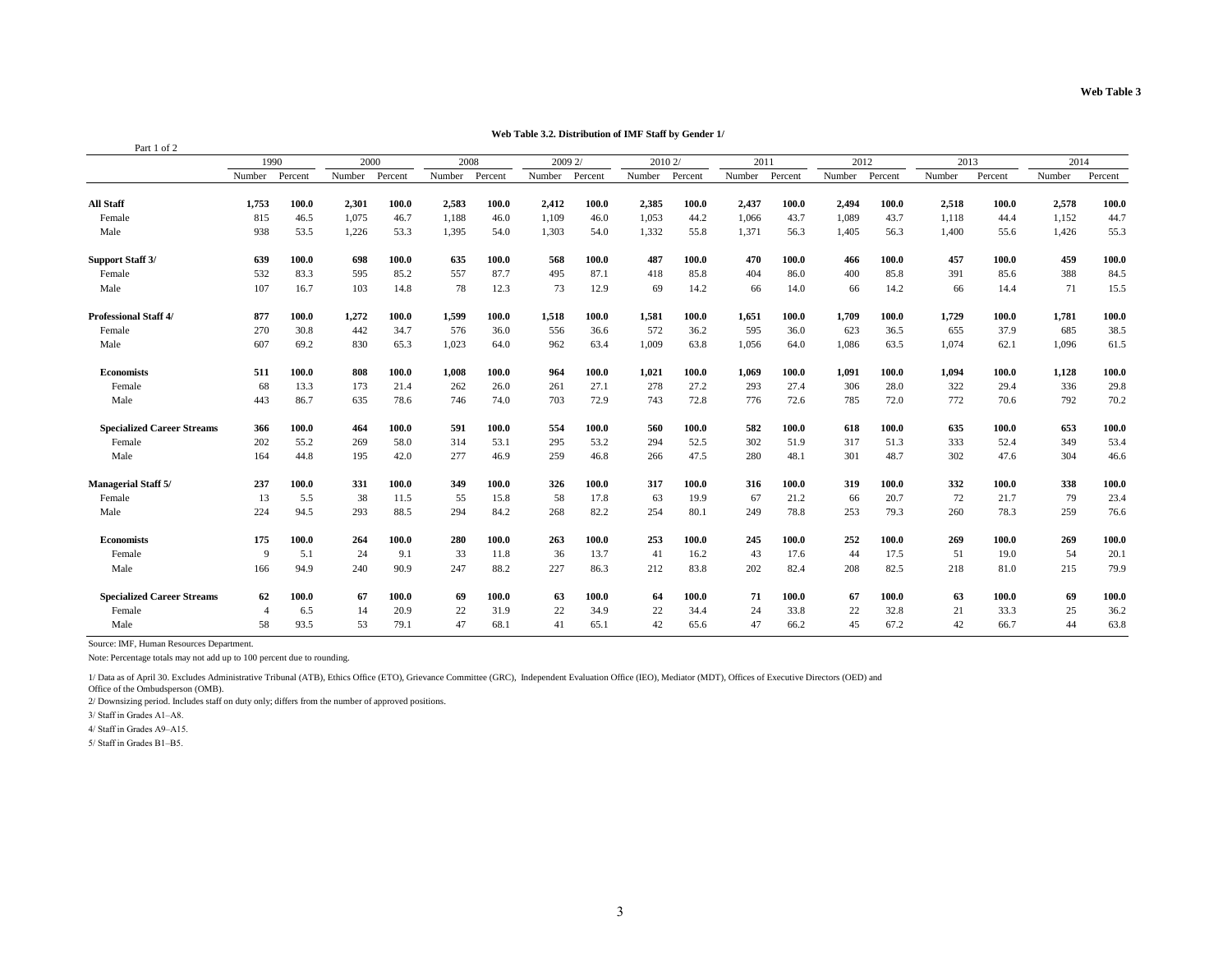|                                   |        |         |        |         |        | 2018    |        | 2019    |        | 2020    |        | 2021    |        |         |
|-----------------------------------|--------|---------|--------|---------|--------|---------|--------|---------|--------|---------|--------|---------|--------|---------|
| (cont.)                           | 2015   |         | 2016   |         | 2017   |         |        |         |        |         |        |         |        |         |
|                                   | Number | Percent | Number | Percent | Number | Percent | Number | Percent | Number | Percent | Number | Percent | Number | Percent |
| <b>All Staff</b>                  | 2,611  | 100.0   | 2,672  | 100.0   | 2,701  | 100.0   | 2,745  | 100.0   | 2,765  | 100.0   | 2,792  | 100.0   | 2,826  | 100.0   |
| Female                            | 1,161  | 44.5    | 1,177  | 44.0    | 1,191  | 44.1    | 1,218  | 44.4    | 1,229  | 44.4    | 1,264  | 45.3    | 1,274  | 45.1    |
| Male                              | 1,450  | 55.5    | 1,495  | 56.0    | 1,510  | 55.9    | 1,527  | 55.6    | 1,536  | 55.6    | 1,528  | 54.7    | 1,552  | 54.9    |
| <b>Support Staff 3/</b>           | 455    | 100.0   | 449    | 100.0   | 438    | 100.0   | 431    | 100.0   | 434    | 100.0   | 428    | 100.0   | 412    | 100.0   |
| Female                            | 385    | 84.6    | 379    | 84.4    | 367    | 83.8    | 363    | 84.2    | 356    | 82.0    | 356    | 83.2    | 339    | 82.3    |
| Male                              | 70     | 15.4    | 70     | 15.6    | 71     | 16.2    | 68     | 15.8    | 78     | 18.0    | 72     | 16.8    | 73     | 17.7    |
| <b>Professional Staff 4/</b>      | 1,810  | 100.0   | 1,888  | 100.0   | 1,927  | 100.0   | 1,979  | 100.0   | 1,988  | 100.0   | 2,019  | 100.0   | 2,064  | 100.0   |
| Female                            | 695    | 38.4    | 714    | 37.8    | 729    | 37.8    | 760    | 38.4    | 770    | 38.7    | 800    | 39.6    | 817    | 39.6    |
| Male                              | 1,115  | 61.6    | 1,174  | 62.2    | 1,198  | 62.2    | 1,219  | 61.6    | 1,218  | 61.3    | 1,219  | 60.4    | 1,247  | 60.4    |
| <b>Economists</b>                 | 1,143  | 100.0   | 1,190  | 100.0   | 1,217  | 100.0   | 1,249  | 100.0   | 1,263  | 100.0   | 1,280  | 100.0   | 1,311  | 100.0   |
| Female                            | 342    | 29.9    | 351    | 29.5    | 362    | 29.7    | 382    | 30.6    | 390    | 30.9    | 406    | 31.7    | 412    | 31.4    |
| Male                              | 801    | 70.1    | 839    | 70.5    | 855    | 70.3    | 867    | 69.4    | 873    | 69.1    | 874    | 68.3    | 899    | 68.6    |
| <b>Specialized Career Streams</b> | 667    | 100.0   | 698    | 100.0   | 710    | 100.0   | 730    | 100.0   | 725    | 100.0   | 739    | 100.0   | 753    | 100.0   |
| Female                            | 353    | 52.9    | 363    | 52.0    | 367    | 51.7    | 378    | 51.6    | 380    | 52.4    | 394    | 53.3    | 405    | 53.8    |
| Male                              | 314    | 47.1    | 335    | 48.0    | 343    | 48.3    | 352    | 48.4    | 345    | 47.6    | 345    | 46.7    | 348    | 46.2    |
| <b>Managerial Staff 5/</b>        | 346    | 100.0   | 335    | 100.0   | 336    | 100.0   | 335    | 100.0   | 343    | 100.0   | 345    | 100.0   | 350    | 100.0   |
| Female                            | 81     | 23.4    | 84     | 25.1    | 95     | 28.3    | 95     | 28.4    | 103    | 30.0    | 108    | 31.3    | 118    | 33.7    |
| Male                              | 265    | 76.6    | 251    | 74.9    | 241    | 71.7    | 240    | 71.6    | 240    | 70.0    | 237    | 68.7    | 232    | 66.3    |
| <b>Economists</b>                 | 272    | 100.0   | 268    | 100.0   | 266    | 100.0   | 266    | 100.0   | 267    | 100.0   | 262    | 100.0   | 264    | 100.0   |
| Female                            | 51     | 18.8    | 58     | 21.6    | 67     | 25.2    | 67     | 25.2    | 75     | 28.1    | 73     | 27.9    | 79     | 29.9    |
| Male                              | 221    | 81.2    | 210    | 78.4    | 199    | 74.8    | 199    | 74.8    | 192    | 71.9    | 189    | 72.1    | 185    | 70.1    |
| <b>Specialized Career Streams</b> | 74     | 100.0   | 67     | 100.0   | 70     | 100.0   | 69     | 100.0   | 76     | 100.0   | 83     | 100.0   | 86     | 100.0   |
| Female                            | 30     | 40.5    | 26     | 38.8    | 28     | 40.0    | 28     | 40.6    | 28     | 36.8    | 35     | 42.2    | 39     | 45.3    |
| Male                              | 44     | 59.5    | 41     | 61.2    | 42     | 60.0    | 41     | 59.4    | 48     | 63.2    | 48     | 57.8    | 47     | 54.7    |

### **Web Table 3.2. Distribution of IMF Staff by Gender 1/**

Source: IMF, Human Resources Department.

Note: Percentage totals may not add up to 100 percent due to rounding.

1/ Data as of April 30. Excludes Administrative Tribunal (ATB), Ethics Office (ETO), Grievance Committee (GRC), Independent Evaluation Office (IEO), Mediator (MDT), Offices of Executive Directors (OED) and Office of the Ombudsperson (OMB).

2/ Downsizing period. Includes staff on duty only; differs from the number of approved positions.

3/ Staff in Grades A1–A8.

4/ Staff in Grades A9–A15.

5/ Staff in Grades B1–B5.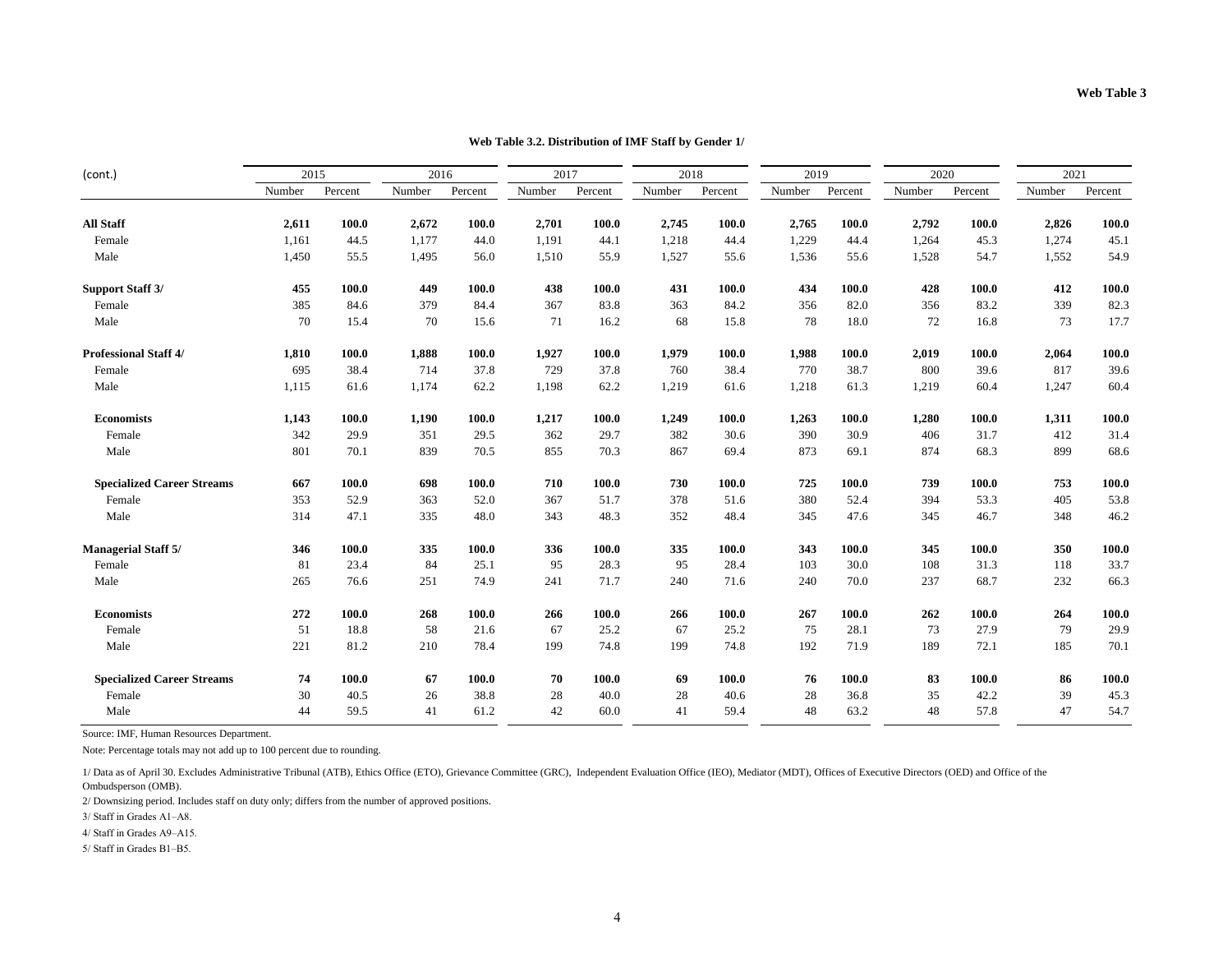#### **Web Table 3.3. IMF Staff Salary Structure**

*(In U.S. dollars, effective May 1, 2021)*

| Grade <sup>1</sup> | Range minimum | Range maximum | <b>Illustrative position titles</b>                                                                                                                                            |
|--------------------|---------------|---------------|--------------------------------------------------------------------------------------------------------------------------------------------------------------------------------|
| A01                | 33,930        | 50,880        | Not applicable                                                                                                                                                                 |
| A02                | 37,970        | 56,960        | Not applicable                                                                                                                                                                 |
| A03                | 42,510        | 63,770        | Staff Assistant (beginning secretarial)                                                                                                                                        |
| A04                | 47,610        | 71,420        | Staff Assistant (experienced secretarial)                                                                                                                                      |
| A05                | 53,320        | 79,980        | Administrative Assistant, other Staff Assistants (e.g., Human Resources, External<br>Relations, Interpretation Coordination, etc.)                                             |
| A06                | 59,720        | 89,580        | Sr. Administrative Assistant, other Assistants (e.g., Budget, Editorial, Information<br>Technology, Human Resources, External Relations, etc.)                                 |
| A07                | 66,890        | 100,340       | Research Assistant, Sr. Administrative Assistant, other Sr. Assistants (e.g., Accounting,<br>Human Resources, Editorial, External Relations, etc.)                             |
| A08                | 74,920        | 112,390       | Research Assistant, Sr. Budget Assistant, Sr. Human Resources Assistant, Sr. Information<br><b>Management Assistant</b>                                                        |
| A09                | 78,690        | 118,040       | Librarian, Translator, Research Officer, Information Management Officer, Human<br>Resources Officer, External Relations Officer                                                |
| A10                | 90,490        | 135,740       | Accountant, Research Officer, Information Management Officer, Human Resources<br>Officer, External Relations Officer                                                           |
| A11                |               |               | Economist (Ph.D. entry-level), Counsel, Specialists (e.g., Accounting, Information<br>Technology Officer, Human Resources Officer, External Relations Officer, Sr. Information |
|                    | 104,060       | 156,090       | Management Officer)                                                                                                                                                            |
| A12                | 119,680       | 179,520       | Economist, Counsel, Specialists (e.g., Accounting, Information Technology Officer,<br>Human Resources Officer, External Relations Officer)                                     |
| A13                | 137,620       | 206,440       | Economist, Resident Representative, Counsel, Specialists (e.g., Accounting, Sr.<br>Information Technology, Sr. Human Resources Officer, Sr. External Relations Officer)        |
| A14                | 163,780       | 245,670       | Deputy Division Chief, Sr. Economist, Resident Representative, Assistant to the Director,<br>Sr. Accountant                                                                    |
| A15/B01            |               |               | Division Chief, Deputy Division Chief, Advisor, Resident Representative/Sr. Resident<br>Representative, Assistant to the Director                                              |
|                    | 188,340       | 282,510       |                                                                                                                                                                                |
| <b>B02</b>         | 221,020       | 320,480       | Division Chief, Advisor, Sr. Resident Representative                                                                                                                           |
| <b>B03</b>         | 261,100       | 339,430       | Assistant Department Director, Sr. Resident Representative                                                                                                                     |
| <b>B04</b>         | 293,460       | 374,780       | Deputy Department Director, Sr. Resident Representative                                                                                                                        |
| <b>B05</b>         | 341.420       | 428,180       | <b>Department Director</b>                                                                                                                                                     |

<sup>1</sup>Grades A01-A08 are support staff; grades A09-A15 are professional staff; grades B01-B05 are managerial staff.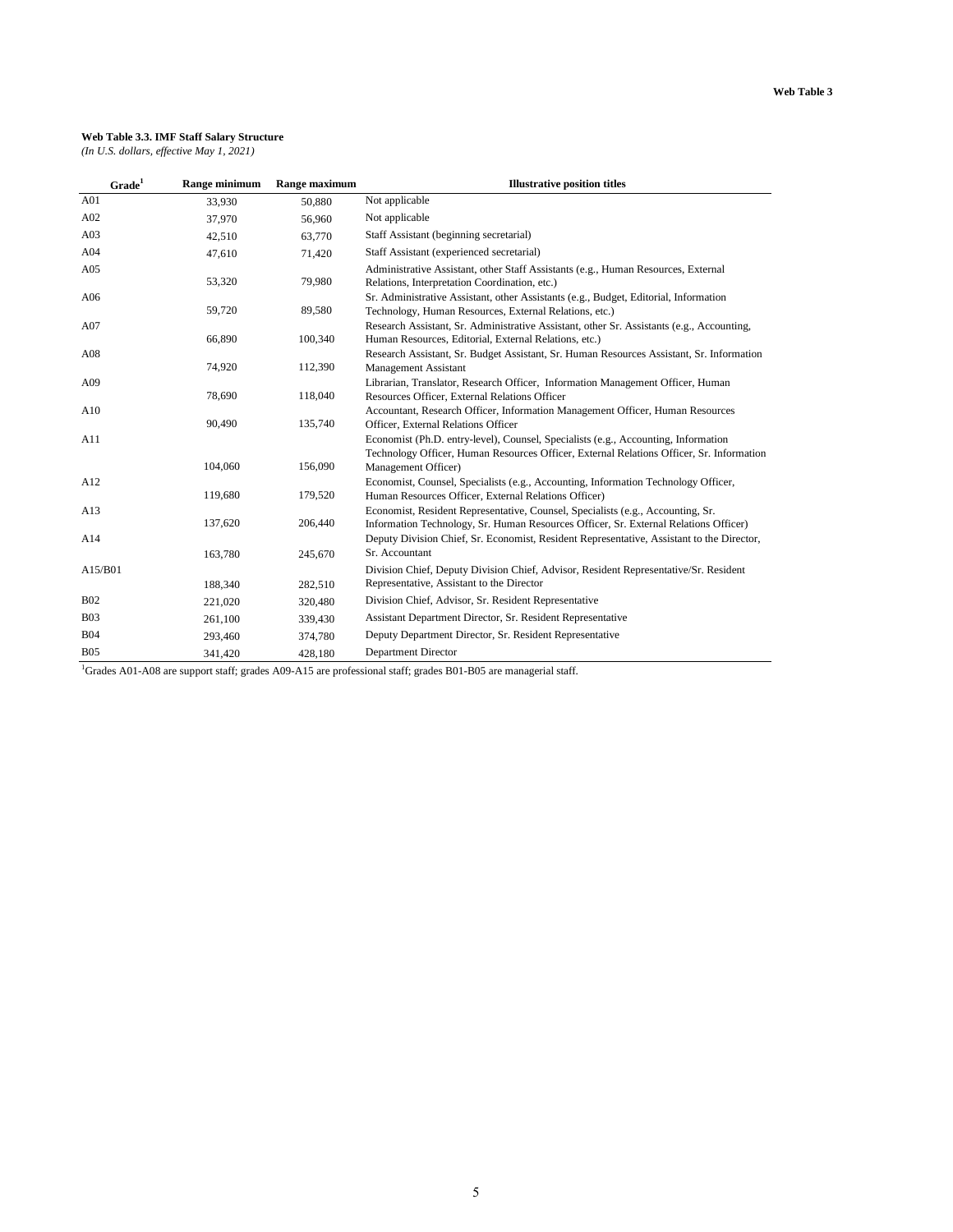### **Web Table 3.4. Senior Officers as of April 30, 2021**

| <b>Area Departments</b>                    |                                                                                  |
|--------------------------------------------|----------------------------------------------------------------------------------|
| Abebe Selassie                             | Director, African Department                                                     |
| Chang Yong Rhee                            | Director, Asia and Pacific Department                                            |
| Alfred Kammer                              | Director, European Department                                                    |
| Jihad Azour                                | Director, Middle East and Central Asia Department                                |
| Alejandro Werner                           | Director, Western Hemisphere Department                                          |
| <b>Functional Departments</b>              |                                                                                  |
| <b>Gerard Rice</b>                         | Director, Communications Department                                              |
| <b>Bernard Lauwers</b>                     | Director, Finance Department                                                     |
| Vitor Gaspar                               | Director, Fiscal Affairs Department                                              |
| Sharmini Coorey                            | Director, Institute for Capacity Development                                     |
| Rhoda Weeks-Brown                          | General Counsel and Director, Legal Department                                   |
| Tobias Adrian                              | Financial Counsellor and Director, Monetary and Capital Markets Department       |
| Gita Gopinath                              | Economic Counsellor and Director, Research Department                            |
| Louis Marc Ducharme                        | Chief Statistician and Data Officer and Director, Statistics Department          |
| Ceyla Pazarbasioglu                        | Director, Strategy, Policy, and Review Department                                |
| <b>Information and Liaison Departments</b> |                                                                                  |
| Chikahisa Sumi                             | Director, Regional Office for Asia and Pacific                                   |
| <b>Robert Powell</b>                       | Special Representative to the United Nations                                     |
| Ashok Bhatia                               | Director, Offices in Europe/Senior Resident Representative to the European Union |
| <b>Support Services Departments</b>        |                                                                                  |
| Jennifer Lester                            | Director, Corporate Services and Facilities Department                           |
| Kalpana Kochhar                            | Director, Human Resources Department                                             |
| <b>Edward Anderson</b>                     | Chief Information Officer and Director, Information Technology Department        |
| Ceda Ogada                                 | Secretary of the Fund, Secretary's Department                                    |
| <b>Offices</b>                             |                                                                                  |
| Michele Shannon                            | Director, Office of Budget and Planning                                          |
| <b>Charles Collyns</b>                     | Director, Independent Evaluation Office                                          |
| Gina Paone                                 | Head, Office of Innovation and Change                                            |
| Nancy Onyango                              | Director, Office of Internal Audit                                               |
| Derek Bills                                | Head, Investment Office                                                          |
| Craig Sevy                                 | Head, Knowledge Management Unit                                                  |
| <b>Brenda Boultwood</b>                    | Director, Office of Risk Management                                              |
|                                            |                                                                                  |